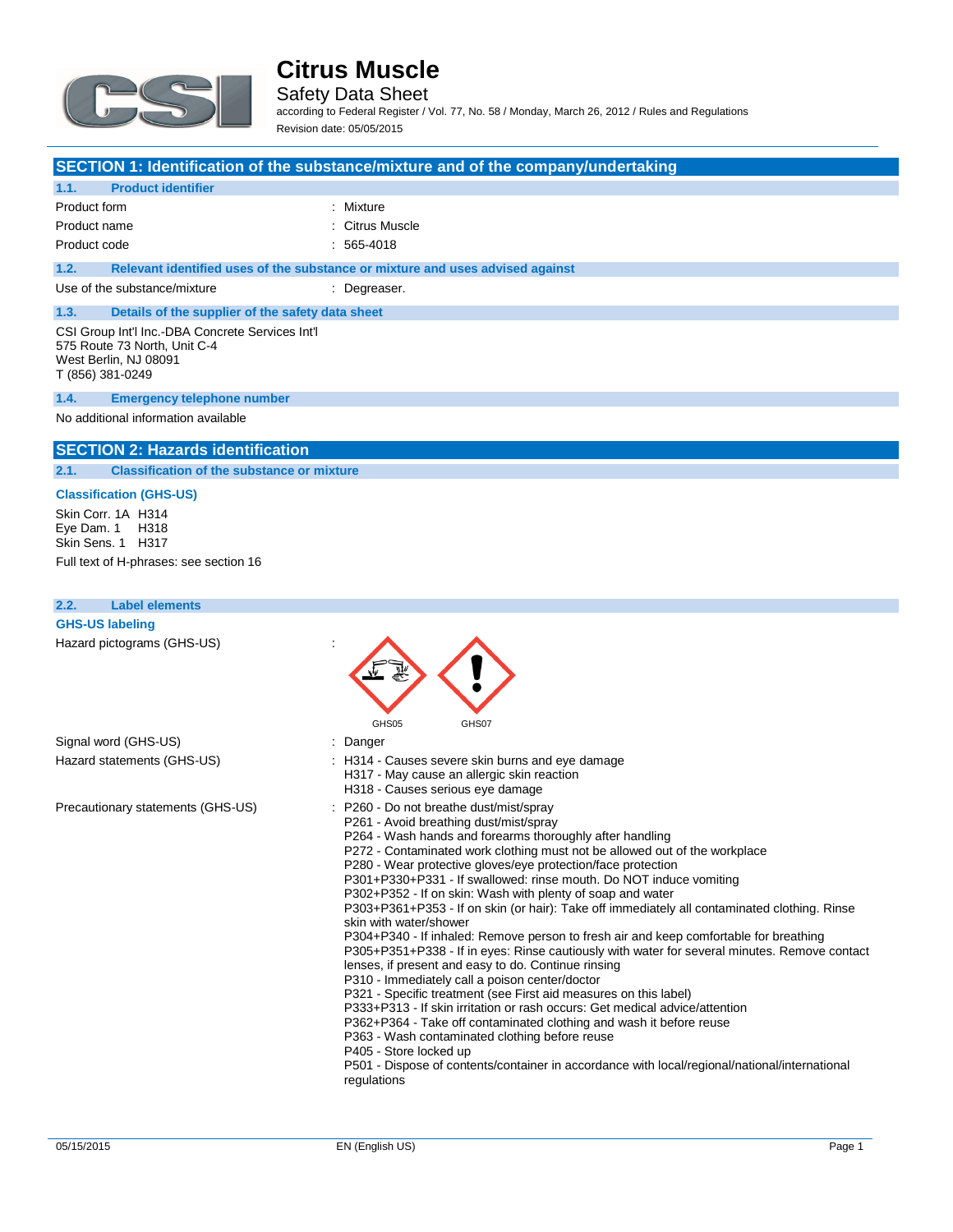### Safety Data Sheet

according to Federal Register / Vol. 77, No. 58 / Monday, March 26, 2012 / Rules and Regulations

#### **2.3. Other hazards**

#### No additional information available

#### **2.4. Unknown acute toxicity (GHS-US)**

#### Not applicable

#### **SECTION 3: Composition/information on ingredients**

#### **3.1. Substance**

#### Not applicable

#### **3.2. Mixture**

| <b>Name</b>                                                                                                                                                                                                                | <b>Product identifier</b> | $\%$    | <b>Classification (GHS-US)</b>                                                                                                                                         |
|----------------------------------------------------------------------------------------------------------------------------------------------------------------------------------------------------------------------------|---------------------------|---------|------------------------------------------------------------------------------------------------------------------------------------------------------------------------|
| 2-butoxyethanol                                                                                                                                                                                                            | (CAS No) 111-76-2         | $1 - 5$ | Flam. Lig. 4, H227<br>Acute Tox. 4 (Oral), H302<br>Acute Tox. 3 (Dermal), H311<br>Acute Tox. 2 (Inhalation:gas),<br>H330<br>Skin Irrit. 2, H315<br>Eye Irrit. 2A, H319 |
| Potassium Hydroxide, 45%= <conc<50%, aqueous="" solutions<="" td=""><td>(CAS No) 1310-58-3</td><td><math>1 - 5</math></td><td>Acute Tox. 3 (Oral), H301<br/>Skin Corr. 1A, H314<br/>Aquatic Acute 3, H402</td></conc<50%,> | (CAS No) 1310-58-3        | $1 - 5$ | Acute Tox. 3 (Oral), H301<br>Skin Corr. 1A, H314<br>Aquatic Acute 3, H402                                                                                              |
| $(+)$ -limonene                                                                                                                                                                                                            | (CAS No) 5989-27-5        | $1 - 5$ | Flam. Liq. 3, H226<br>Skin Irrit. 2, H315<br>Skin Sens. 1, H317                                                                                                        |
| Disodium metasilicate                                                                                                                                                                                                      | (CAS No) 6834-92-0        | $1 - 5$ | Skin Corr. 1B, H314<br>STOT SE 3, H335                                                                                                                                 |

#### Full text of H-phrases: see section 16

| <b>SECTION 4: First aid measures</b>                                               |                                                                                                                                                                                                                                                                                                                                                                |
|------------------------------------------------------------------------------------|----------------------------------------------------------------------------------------------------------------------------------------------------------------------------------------------------------------------------------------------------------------------------------------------------------------------------------------------------------------|
| <b>Description of first aid measures</b><br>4.1.                                   |                                                                                                                                                                                                                                                                                                                                                                |
| First-aid measures general                                                         | : Never give anything by mouth to an unconscious person. If you feel unwell, seek medical<br>advice (show the label where possible).                                                                                                                                                                                                                           |
| First-aid measures after inhalation                                                | : Remove victim to fresh air and keep at rest in a position comfortable for breathing. Immediately<br>call a poison center or doctor/physician.                                                                                                                                                                                                                |
| First-aid measures after skin contact                                              | : Remove/Take off immediately all contaminated clothing. Rinse skin with water/shower.<br>Immediately call a poison center or doctor/physician. Wash with plenty of soap and water. If<br>skin irritation or rash occurs: Get medical advice/attention. Specific treatment (see First aid<br>measures on this label). Wash contaminated clothing before reuse. |
| First-aid measures after eye contact                                               | : Rinse cautiously with water for several minutes. Remove contact lenses, if present and easy to<br>do. Continue rinsing. Immediately call a poison center or doctor/physician.                                                                                                                                                                                |
| First-aid measures after ingestion                                                 | : Rinse mouth. Do NOT induce vomiting. Immediately call a poison center or doctor/physician.                                                                                                                                                                                                                                                                   |
| 4.2.<br>Most important symptoms and effects, both acute and delayed                |                                                                                                                                                                                                                                                                                                                                                                |
| Symptoms/injuries                                                                  | : Causes severe skin burns and eye damage.                                                                                                                                                                                                                                                                                                                     |
| Symptoms/injuries after inhalation                                                 | : May cause an allergic skin reaction.                                                                                                                                                                                                                                                                                                                         |
| Symptoms/injuries after eye contact                                                | : Causes serious eye damage.                                                                                                                                                                                                                                                                                                                                   |
| 4.3.<br>Indication of any immediate medical attention and special treatment needed |                                                                                                                                                                                                                                                                                                                                                                |

No additional information available

|                                | <b>SECTION 5: Firefighting measures</b>               |                                                                                                                                                                      |
|--------------------------------|-------------------------------------------------------|----------------------------------------------------------------------------------------------------------------------------------------------------------------------|
| 5.1.                           | <b>Extinguishing media</b>                            |                                                                                                                                                                      |
|                                | Suitable extinguishing media                          | : Foam. Dry powder. Carbon dioxide. Water spray. Sand.                                                                                                               |
|                                | Unsuitable extinguishing media                        | : Do not use a heavy water stream.                                                                                                                                   |
| 5.2.                           | Special hazards arising from the substance or mixture |                                                                                                                                                                      |
| Reactivity                     |                                                       | : Thermal decomposition generates : corrosive vapors.                                                                                                                |
| 5.3.                           | <b>Advice for firefighters</b>                        |                                                                                                                                                                      |
|                                | Firefighting instructions                             | : Use water spray or fog for cooling exposed containers. Exercise caution when fighting any<br>chemical fire. Prevent fire-fighting water from entering environment. |
| Protection during firefighting |                                                       | : Do not enter fire area without proper protective equipment, including respiratory protection.                                                                      |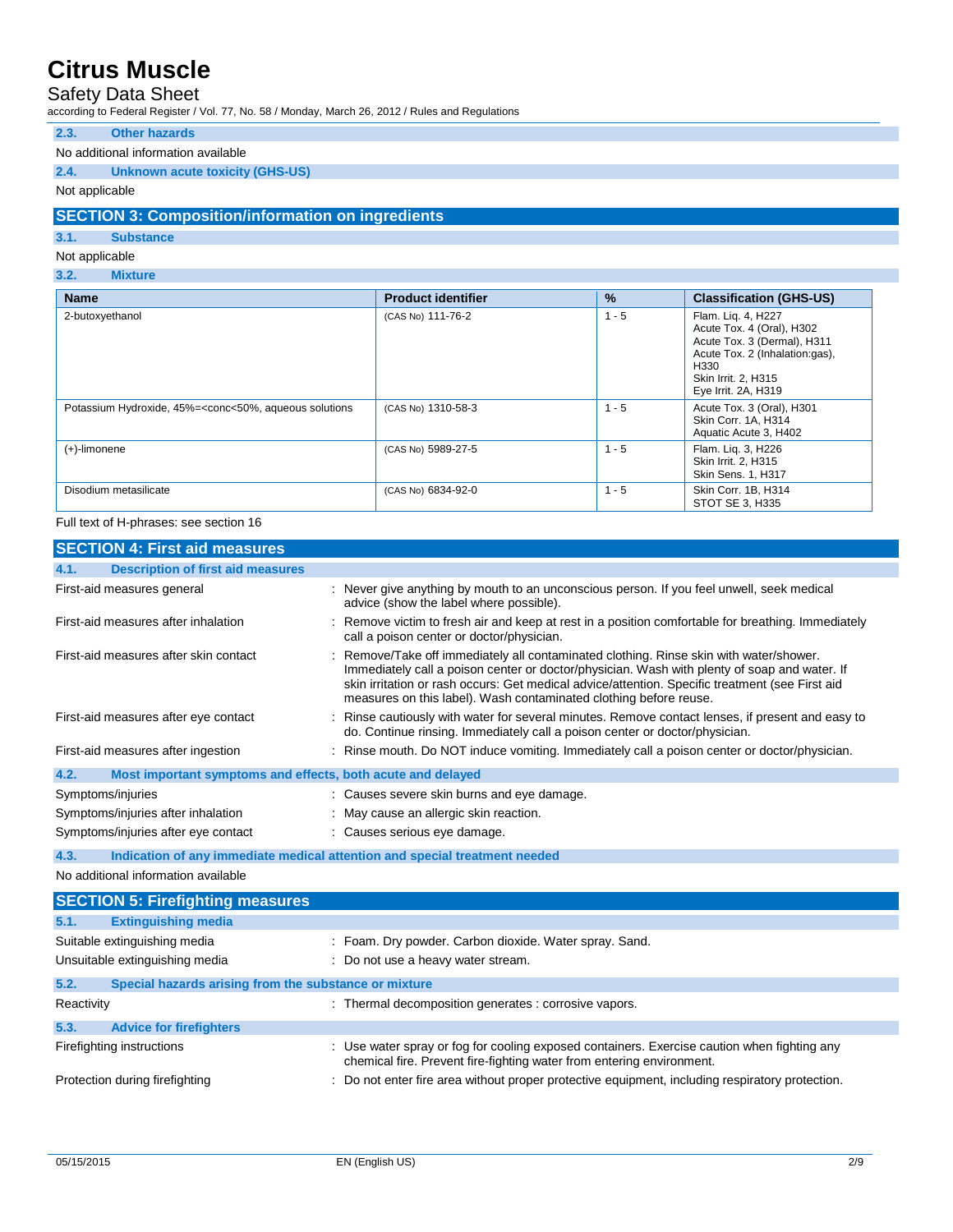# Safety Data Sheet<br>according to Federal Register / \

according to Federal Register March 26, 2012 / Rules and Regulations

|                                               | iccording to Federal Register / Vol. 77, No. 58 / Monday, March 26, 2012 / Rules and Regulations |                                                                                                                                                                                                                                                                                                                         |  |  |  |
|-----------------------------------------------|--------------------------------------------------------------------------------------------------|-------------------------------------------------------------------------------------------------------------------------------------------------------------------------------------------------------------------------------------------------------------------------------------------------------------------------|--|--|--|
| <b>SECTION 6: Accidental release measures</b> |                                                                                                  |                                                                                                                                                                                                                                                                                                                         |  |  |  |
| 6.1.                                          | Personal precautions, protective equipment and emergency procedures                              |                                                                                                                                                                                                                                                                                                                         |  |  |  |
| 6.1.1.                                        | For non-emergency personnel                                                                      |                                                                                                                                                                                                                                                                                                                         |  |  |  |
|                                               | <b>Emergency procedures</b>                                                                      | : Evacuate unnecessary personnel.                                                                                                                                                                                                                                                                                       |  |  |  |
| 6.1.2.                                        | For emergency responders                                                                         |                                                                                                                                                                                                                                                                                                                         |  |  |  |
|                                               | Protective equipment                                                                             | : Equip cleanup crew with proper protection.                                                                                                                                                                                                                                                                            |  |  |  |
|                                               | <b>Emergency procedures</b>                                                                      | : Ventilate area.                                                                                                                                                                                                                                                                                                       |  |  |  |
| 6.2.                                          | <b>Environmental precautions</b>                                                                 |                                                                                                                                                                                                                                                                                                                         |  |  |  |
|                                               |                                                                                                  | Prevent entry to sewers and public waters. Notify authorities if liquid enters sewers or public waters.                                                                                                                                                                                                                 |  |  |  |
| 6.3.                                          | Methods and material for containment and cleaning up                                             |                                                                                                                                                                                                                                                                                                                         |  |  |  |
|                                               | Methods for cleaning up                                                                          | : Soak up spills with inert solids, such as clay or diatomaceous earth as soon as possible. Collect<br>spillage. Store away from other materials.                                                                                                                                                                       |  |  |  |
| 6.4.                                          | <b>Reference to other sections</b>                                                               |                                                                                                                                                                                                                                                                                                                         |  |  |  |
|                                               | See Heading 8. Exposure controls and personal protection.                                        |                                                                                                                                                                                                                                                                                                                         |  |  |  |
|                                               | <b>SECTION 7: Handling and storage</b>                                                           |                                                                                                                                                                                                                                                                                                                         |  |  |  |
| 7.1.                                          | <b>Precautions for safe handling</b>                                                             |                                                                                                                                                                                                                                                                                                                         |  |  |  |
|                                               | Precautions for safe handling                                                                    | : Wash hands and other exposed areas with mild soap and water before eating, drinking or<br>smoking and when leaving work. Provide good ventilation in process area to prevent formation<br>of vapor. Do not breathe dust/mist/spray. Avoid contact during pregnancy/while nursing. Avoid<br>breathing dust/mist/spray. |  |  |  |
|                                               | Hygiene measures                                                                                 | Wash hands and forearms thoroughly after handling. Contaminated work clothing should not be<br>allowed out of the workplace. Wash contaminated clothing before reuse.                                                                                                                                                   |  |  |  |
| 7.2.                                          | Conditions for safe storage, including any incompatibilities                                     |                                                                                                                                                                                                                                                                                                                         |  |  |  |
|                                               | Technical measures                                                                               | : Comply with applicable regulations.                                                                                                                                                                                                                                                                                   |  |  |  |
|                                               | Storage conditions                                                                               | : Keep only in the original container in a cool, well ventilated place away from heat, hot surfaces,<br>sparks, open flame and other ignition sources. No smoking. Keep container closed when not in<br>use.                                                                                                            |  |  |  |
|                                               | Incompatible products                                                                            | : Strong bases. Strong acids.                                                                                                                                                                                                                                                                                           |  |  |  |
|                                               | Incompatible materials                                                                           | : Sources of ignition. Direct sunlight.                                                                                                                                                                                                                                                                                 |  |  |  |
| 7.3.                                          | <b>Specific end use(s)</b>                                                                       |                                                                                                                                                                                                                                                                                                                         |  |  |  |

No additional information available

|                                   | <b>SECTION 8: Exposure controls/personal protection</b>                                                  |                       |
|-----------------------------------|----------------------------------------------------------------------------------------------------------|-----------------------|
| 8.1.<br><b>Control parameters</b> |                                                                                                          |                       |
| <b>Citrus Muscle</b>              |                                                                                                          |                       |
| <b>ACGIH</b>                      | Not applicable                                                                                           |                       |
| <b>OSHA</b>                       | Not applicable                                                                                           |                       |
|                                   | Potassium Hydroxide, 45%= <conc<50%, (1310-58-3)<="" aqueous="" solutions="" th=""><th></th></conc<50%,> |                       |
| <b>ACGIH</b>                      | ACGIH Ceiling (mg/m <sup>3</sup> )                                                                       | $2$ mg/m <sup>3</sup> |
| <b>ACGIH</b>                      | Remark (ACGIH)                                                                                           | URT, eye, & skin irr  |
| <b>OSHA</b>                       | Not applicable                                                                                           |                       |
| Disodium metasilicate (6834-92-0) |                                                                                                          |                       |
| <b>ACGIH</b>                      | Not applicable                                                                                           |                       |
| <b>OSHA</b>                       | Not applicable                                                                                           |                       |
| (+)-limonene (5989-27-5)          |                                                                                                          |                       |
| <b>ACGIH</b>                      | Not applicable                                                                                           |                       |
| <b>OSHA</b>                       | Not applicable                                                                                           |                       |
| 2-butoxyethanol (111-76-2)        |                                                                                                          |                       |
| <b>ACGIH</b>                      | ACGIH TWA (ppm)                                                                                          | 20 ppm                |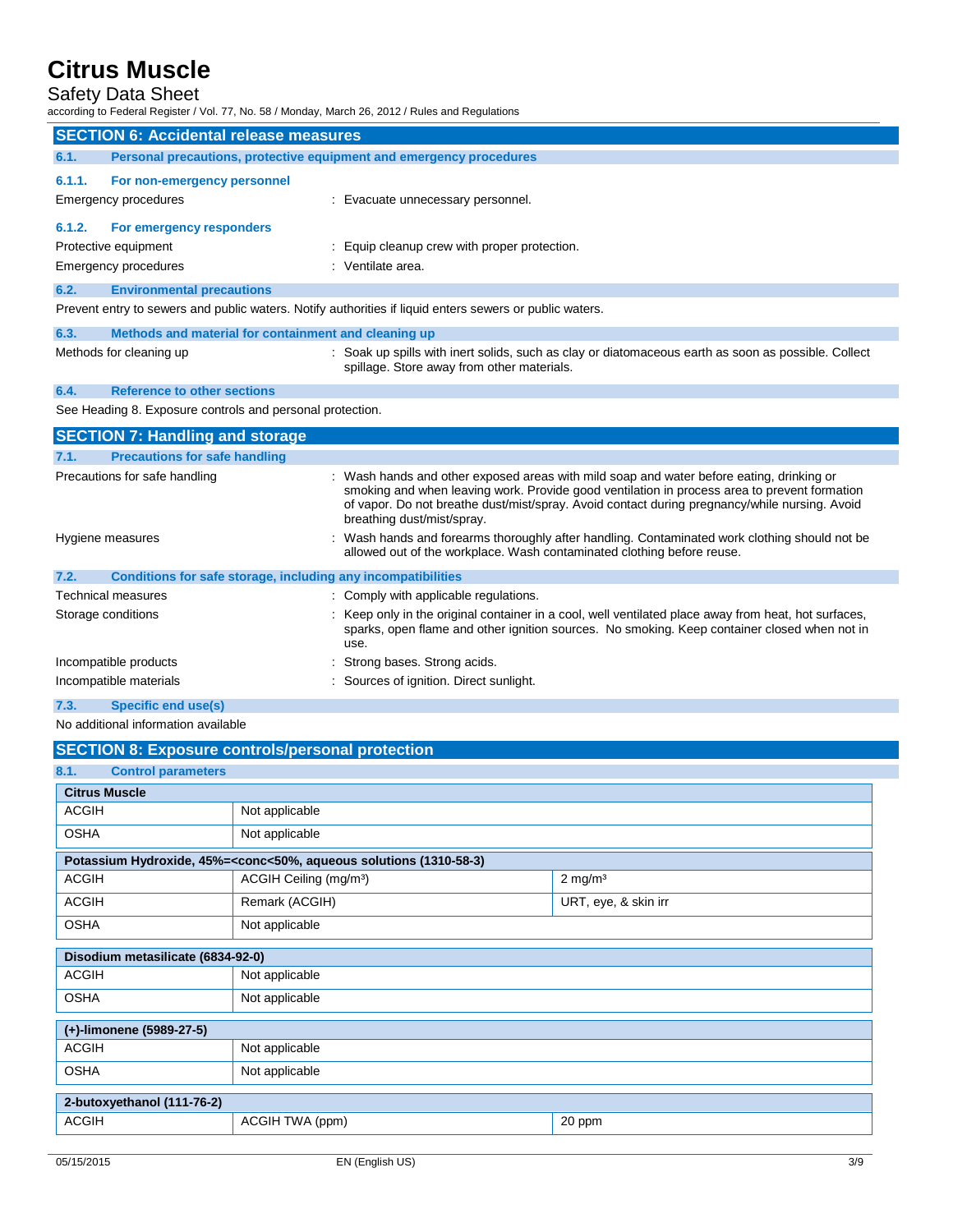### Safety Data Sheet

according to Federal Register / Vol. 77, No. 58 / Monday, March 26, 2012 / Rules and Regulations

| 2-butoxyethanol (111-76-2) |                                     |                         |  |  |
|----------------------------|-------------------------------------|-------------------------|--|--|
| <b>ACGIH</b>               | ACGIH STEL (ppm)                    | 20 ppm                  |  |  |
| <b>ACGIH</b>               | Remark (ACGIH)                      | Eye & URT irr           |  |  |
| <b>OSHA</b>                | OSHA PEL (TWA) (mg/m <sup>3</sup> ) | $240 \,\mathrm{mg/m^3}$ |  |  |
| <b>OSHA</b>                | OSHA PEL (TWA) (ppm)                | 50 ppm                  |  |  |

| 8.2.                          | <b>Exposure controls</b> |                                                                            |
|-------------------------------|--------------------------|----------------------------------------------------------------------------|
| Personal protective equipment |                          | : Avoid all unnecessary exposure.                                          |
| Hand protection               |                          | : Wear protective gloves/eye protection/face protection protective gloves. |
| Eye protection                |                          | : Chemical goggles or face shield.                                         |
|                               | Skin and body protection | : Wear suitable protective clothing.                                       |
|                               | Respiratory protection   | : Wear appropriate mask.                                                   |
|                               | Other information        | Do not eat, drink or smoke during use.                                     |

### **SECTION 9: Physical and chemical properties**

| 9.1.<br>Information on basic physical and chemical properties |                                                                                                                                                      |
|---------------------------------------------------------------|------------------------------------------------------------------------------------------------------------------------------------------------------|
| <b>Physical state</b>                                         | : Liquid                                                                                                                                             |
| Color                                                         | $:$ orange                                                                                                                                           |
| Odor                                                          | $:$ orange                                                                                                                                           |
| Odor threshold                                                | : No data available                                                                                                                                  |
| pH                                                            | : 13                                                                                                                                                 |
| Melting point                                                 | : No data available                                                                                                                                  |
| Freezing point                                                | : No data available                                                                                                                                  |
| Boiling point                                                 | $: 212 - 220$ °F                                                                                                                                     |
| Flash point                                                   | : 200 °F                                                                                                                                             |
| Relative evaporation rate (butyl acetate=1)                   | : No data available                                                                                                                                  |
| Flammability (solid, gas)                                     | : No data available                                                                                                                                  |
| <b>Explosion limits</b>                                       | : No data available                                                                                                                                  |
| Explosive properties                                          | : No data available                                                                                                                                  |
| Oxidizing properties                                          | : No data available                                                                                                                                  |
| Vapor pressure                                                | : No data available                                                                                                                                  |
| Relative density                                              | : 1.04                                                                                                                                               |
| Relative vapor density at 20 °C                               | : Same as water                                                                                                                                      |
| Solubility                                                    | : Soluble in water.<br>Water: Solubility in water of component(s) of the mixture :<br>$\cdot$ : $\cdot$ : > 18 g/100ml $\cdot$ : $\cdot$ : $\cdot$ : |
| Log Pow                                                       | : No data available                                                                                                                                  |
| Log Kow                                                       | : No data available                                                                                                                                  |
| Auto-ignition temperature                                     | : No data available                                                                                                                                  |
| Decomposition temperature                                     | : No data available                                                                                                                                  |
| Viscosity                                                     | : No data available                                                                                                                                  |
| Viscosity, kinematic                                          | : No data available                                                                                                                                  |
| Viscosity, dynamic                                            | : No data available                                                                                                                                  |

**9.2. Other information** No additional information available

| <b>SECTION 10: Stability and reactivity</b> |  |  |  |
|---------------------------------------------|--|--|--|

# **10.1. Reactivity**

Thermal decomposition generates : corrosive vapors.

#### **10.2. Chemical stability**

Stable under normal conditions. Not established.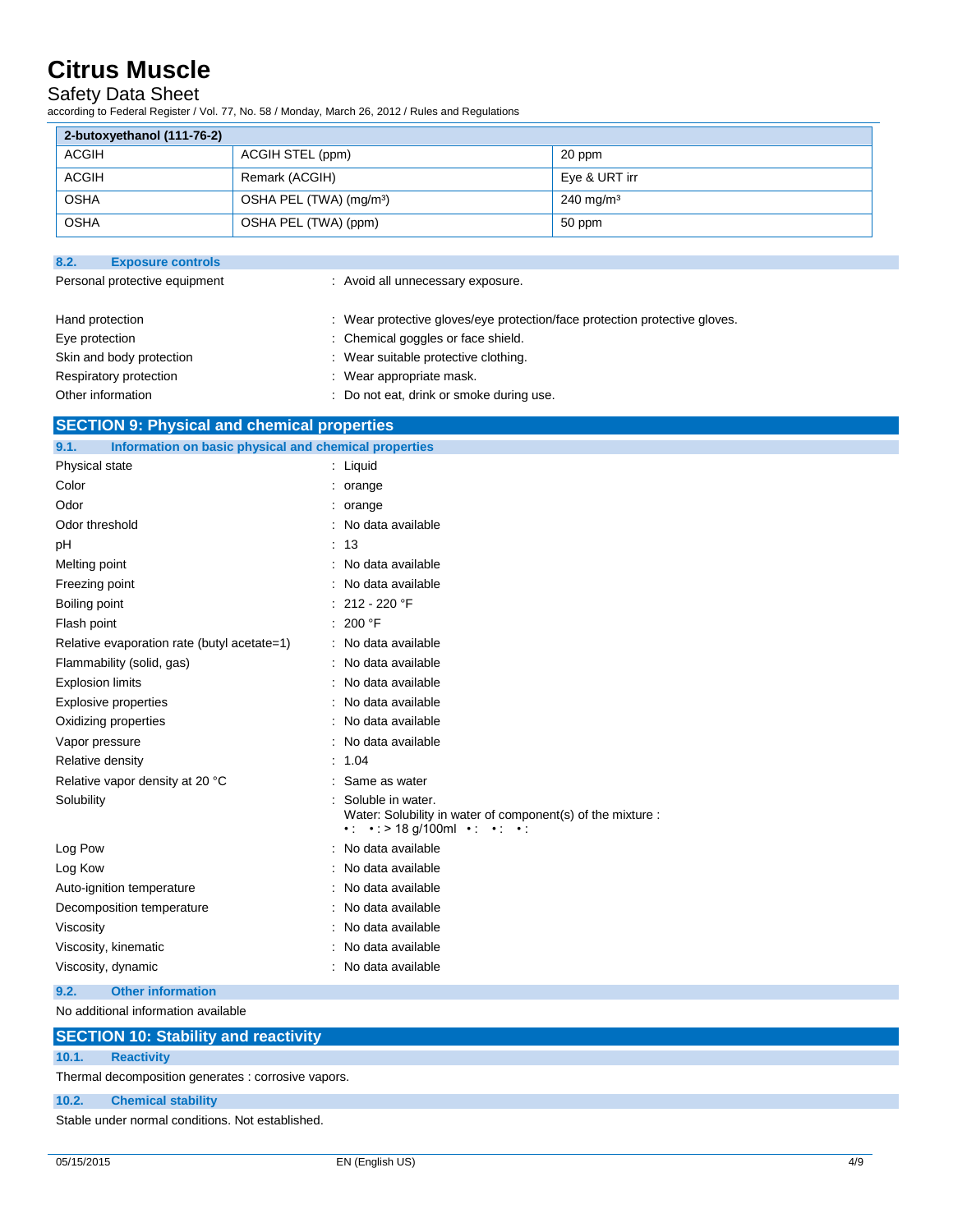### Safety Data Sheet

according to Federal Register / Vol. 77, No. 58 / Monday, March 26, 2012 / Rules and Regulations

**10.3. Possibility of hazardous reactions**

Not established.

#### **10.4. Conditions to avoid**

Direct sunlight. Extremely high or low temperatures.

**10.5. Incompatible materials**

Strong acids. Strong bases.

### **10.6. Hazardous decomposition products**

Fume. Carbon monoxide. Carbon dioxide. Thermal decomposition generates : corrosive vapors.

#### **SECTION 11: Toxicological information**

#### **11.1. Information on toxicological effects**

Acute toxicity in the contract of the classified in the classified in the classified in the classified in the classified in the classified in the classified in the classified in the classified in the classified in the clas

| Potassium Hydroxide, 45%= <conc<50%, (1310-58-3)<="" aqueous="" solutions="" th=""></conc<50%,> |                                                                                                                                                                             |  |
|-------------------------------------------------------------------------------------------------|-----------------------------------------------------------------------------------------------------------------------------------------------------------------------------|--|
| LD50 oral rat                                                                                   | 273 mg/kg (Rat)                                                                                                                                                             |  |
| ATE US (oral)                                                                                   | 273.000 mg/kg body weight                                                                                                                                                   |  |
| Disodium metasilicate (6834-92-0)                                                               |                                                                                                                                                                             |  |
| LD50 dermal rat                                                                                 | > 5000 mg/kg body weight (Rat; Read-across; OECD 402: Acute Dermal Toxicity)                                                                                                |  |
| (+)-limonene (5989-27-5)                                                                        |                                                                                                                                                                             |  |
| LD50 oral rat                                                                                   | 4400 mg/kg body weight (Rat; OECD 423: Acute Oral Toxicity - Acute Toxic Class Method;<br>Literature study; > 2000 mg/kg bodyweight; Rat; Read-across)                      |  |
| LD50 dermal rabbit                                                                              | > 5000 mg/kg body weight (Rabbit; Weight of evidence; Equivalent or similar to OECD 402)                                                                                    |  |
| ATE US (oral)                                                                                   | 4400.000 mg/kg body weight                                                                                                                                                  |  |
| 2-butoxyethanol (111-76-2)                                                                      |                                                                                                                                                                             |  |
| LD50 oral rat                                                                                   | 530 mg/kg (Rat; Equivalent or similar to OECD 401; Literature study; 1746 mg/kg bodyweight;<br>Rat: Experimental value)                                                     |  |
| LD50 dermal rat                                                                                 | > 2000 mg/kg body weight (Rat; Experimental value; OECD 402: Acute Dermal Toxicity)                                                                                         |  |
| LD50 dermal rabbit                                                                              | 435 mg/kg body weight (Rabbit; Experimental value; OECD 402: Acute Dermal Toxicity; 435<br>mg/kg bodyweight; Rabbit; Weight of evidence; Equivalent or similar to OECD 402) |  |
| LC50 inhalation rat (mg/l)                                                                      | 2.17 mg/l/4h (Rat; Experimental value; 2.35 mg/l/4h; Rat; Experimental value)                                                                                               |  |
| LC50 inhalation rat (ppm)                                                                       | 450 - 486 ppm/4h 450-486, Rat                                                                                                                                               |  |
| ATE US (oral)                                                                                   | 530.000 mg/kg body weight                                                                                                                                                   |  |
| ATE US (dermal)                                                                                 | 435.000 mg/kg body weight                                                                                                                                                   |  |
| ATE US (gases)                                                                                  | 450.000 ppmV/4h                                                                                                                                                             |  |
| ATE US (vapors)                                                                                 | 2.170 mg/l/4h                                                                                                                                                               |  |
| ATE US (dust, mist)                                                                             | 2.170 mg/l/4h                                                                                                                                                               |  |
| Skin corrosion/irritation                                                                       | : Causes severe skin burns and eye damage.<br>pH: 13                                                                                                                        |  |
| Serious eye damage/irritation                                                                   | : Causes serious eye damage.<br>pH: 13                                                                                                                                      |  |
| Respiratory or skin sensitization                                                               | May cause an allergic skin reaction.                                                                                                                                        |  |
| Germ cell mutagenicity                                                                          | Not classified                                                                                                                                                              |  |
| Carcinogenicity                                                                                 | Not classified                                                                                                                                                              |  |
| (+)-limonene (5989-27-5)                                                                        |                                                                                                                                                                             |  |
| <b>IARC</b> group                                                                               | 3 - Not classifiable                                                                                                                                                        |  |
| 2-butoxyethanol (111-76-2)                                                                      |                                                                                                                                                                             |  |
| IARC group                                                                                      | 3 - Not classifiable                                                                                                                                                        |  |
| Reproductive toxicity                                                                           | : Not classified                                                                                                                                                            |  |
| Specific target organ toxicity (single exposure)                                                | : Not classified                                                                                                                                                            |  |
| Specific target organ toxicity (repeated<br>exposure)                                           | : Not classified                                                                                                                                                            |  |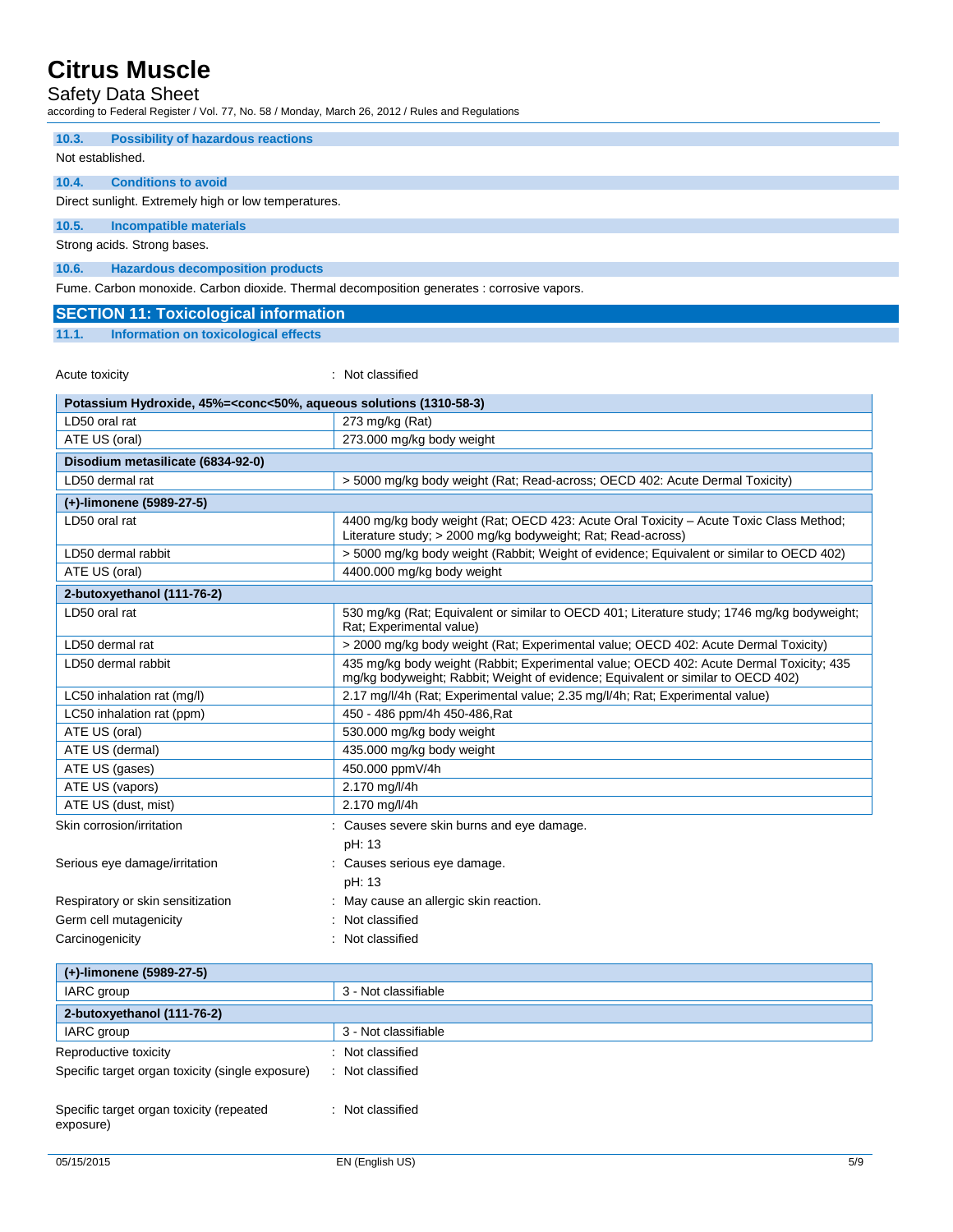### Safety Data Sheet

according to Federal Register / Vol. 77, No. 58 / Monday, March 26, 2012 / Rules and Regulations

| Aspiration hazard                                      | $\therefore$ Not classified                                       |
|--------------------------------------------------------|-------------------------------------------------------------------|
| Potential Adverse human health effects and<br>symptoms | Based on available data, the classification criteria are not met. |
| Symptoms/injuries after inhalation                     | : May cause an allergic skin reaction.                            |
| Symptoms/injuries after eye contact                    | : Causes serious eye damage.                                      |

# **SECTION 12: Ecological information**

#### **12.1. Toxicity**

| Potassium Hydroxide, 45%= <conc<50%, (1310-58-3)<="" aqueous="" solutions="" th=""></conc<50%,> |                                                              |  |
|-------------------------------------------------------------------------------------------------|--------------------------------------------------------------|--|
| LC50 fish 1                                                                                     | 28.6 mg/l (24 h; Pisces; Pure substance)                     |  |
| LC50 other aquatic organisms 1                                                                  | 100 - 1000 mg/l (96 h)                                       |  |
| LC50 fish 2                                                                                     | 80 mg/l (96 h; Gambusia affinis; Pure substance)             |  |
| Threshold limit other aquatic organisms 1                                                       | 100 - 1000,96 h                                              |  |
| Disodium metasilicate (6834-92-0)                                                               |                                                              |  |
| LC50 fish 1                                                                                     | 210 mg/l (96 h; Brachydanio rerio)                           |  |
| EC50 Daphnia 1                                                                                  | 216 mg/l (96 h; Daphnia magna; GLP)                          |  |
| LC50 fish 2                                                                                     | 2320 mg/l (96 h; Gambusia affinis)                           |  |
| EC50 Daphnia 2                                                                                  | 632 mg/l (96 h; Lymnaea sp.)                                 |  |
| Threshold limit algae 1                                                                         | 207 mg/l (72 h; Scenedesmus subspicatus; GLP)                |  |
| (+)-limonene (5989-27-5)                                                                        |                                                              |  |
| LC50 fish 1                                                                                     | 720 µg/l (96 h; Pimephales promelas; Lethal)                 |  |
| EC50 Daphnia 1                                                                                  | 0.36 mg/l (48 h; Daphnia magna; GLP)                         |  |
| LC50 fish 2                                                                                     | 702 µg/l (96 h; Pimephales promelas)                         |  |
| Threshold limit algae 1                                                                         | 150 mg/l (72 h; Desmodesmus subspicatus; GLP)                |  |
| Threshold limit algae 2                                                                         | 2.62 mg/l (72 h; Desmodesmus subspicatus)                    |  |
| 2-butoxyethanol (111-76-2)                                                                      |                                                              |  |
| LC50 fish 1                                                                                     | 116 ppm (96 h; Cyprinodon variegatus; Nominal concentration) |  |
| EC50 Daphnia 1                                                                                  | 1700 mg/l (48 h; Daphnia sp.; Nominal concentration)         |  |
| LC50 fish 2                                                                                     | 1341 ppm (96 h; Lepomis macrochirus)                         |  |
| EC50 Daphnia 2                                                                                  | 1720 mg/l (24 h; Daphnia magna)                              |  |
| TLM fish 1                                                                                      | 100 - 1000,96 h; Pisces                                      |  |
| TLM other aquatic organisms 1                                                                   | 100 - 1000.96 h                                              |  |
| Threshold limit algae 1                                                                         | 900 mg/l (168 h; Scenedesmus quadricauda)                    |  |
| Threshold limit algae 2                                                                         | 35 mg/l (192 h; Microcystis aeruginosa)                      |  |

### **12.2. Persistence and degradability**

| <b>Citrus Muscle</b>                                                                            |                                                                                                             |  |
|-------------------------------------------------------------------------------------------------|-------------------------------------------------------------------------------------------------------------|--|
| Persistence and degradability                                                                   | Not established.                                                                                            |  |
| Potassium Hydroxide, 45%= <conc<50%, (1310-58-3)<="" aqueous="" solutions="" th=""></conc<50%,> |                                                                                                             |  |
| Persistence and degradability                                                                   | Biodegradability: not applicable. No (test)data on mobility of the components available.                    |  |
| Biochemical oxygen demand (BOD)                                                                 | Not applicable                                                                                              |  |
| Chemical oxygen demand (COD)                                                                    | Not applicable                                                                                              |  |
| <b>ThOD</b>                                                                                     | Not applicable                                                                                              |  |
| BOD (% of ThOD)                                                                                 | Not applicable                                                                                              |  |
| Disodium metasilicate (6834-92-0)                                                               |                                                                                                             |  |
| Persistence and degradability                                                                   | Biodegradability: not applicable. No (test)data on mobility of the substance available. Not<br>established. |  |
| Biochemical oxygen demand (BOD)                                                                 | Not applicable                                                                                              |  |
| Chemical oxygen demand (COD)                                                                    | Not applicable                                                                                              |  |
| ThOD                                                                                            | Not applicable                                                                                              |  |
| BOD (% of ThOD)                                                                                 | Not applicable                                                                                              |  |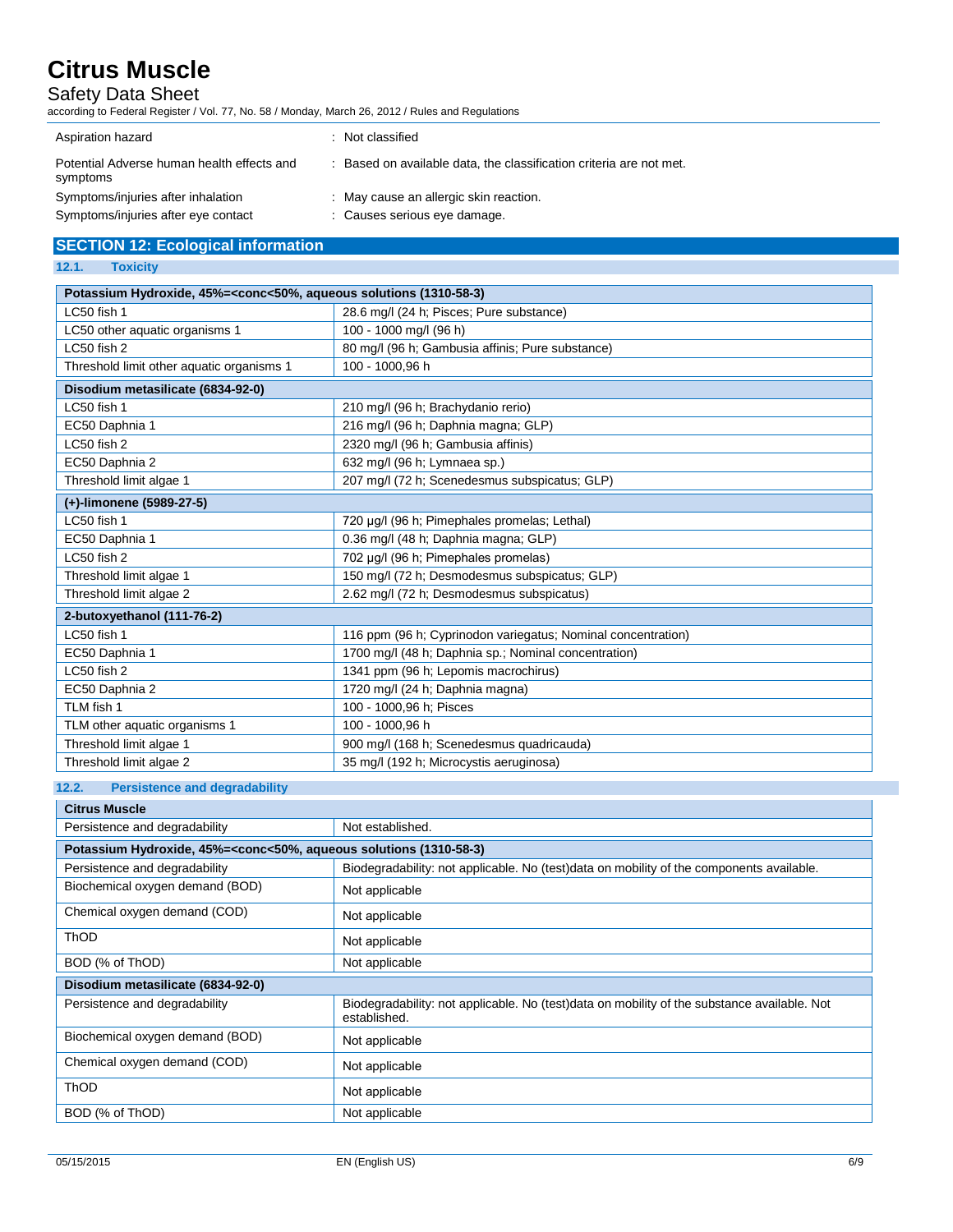### Safety Data Sheet

according to Federal Register / Vol. 77, No. 58 / Monday, March 26, 2012 / Rules and Regulations

| (+)-limonene (5989-27-5)        |                                                                                         |
|---------------------------------|-----------------------------------------------------------------------------------------|
| Persistence and degradability   | Readily biodegradable in water. Forming sediments in water. Adsorbs into the soil.      |
| ThOD                            | 3.29 g $O_2$ /g substance                                                               |
| 2-butoxyethanol (111-76-2)      |                                                                                         |
| Persistence and degradability   | Readily biodegradable in water. Biodegradable in the soil. Photodegradation in the air. |
| Biochemical oxygen demand (BOD) | 0.71 g $O_2$ /g substance                                                               |
| Chemical oxygen demand (COD)    | 2.20 g $O_2$ /g substance                                                               |
| <b>ThOD</b>                     | 2.305 g $O2/g$ substance                                                                |
| BOD (% of ThOD)                 | 0.31 % ThOD                                                                             |

#### **12.3. Bioaccumulative potential Citrus Muscle**

| Citrus Muscle                                                                                   |                                                                                                              |  |
|-------------------------------------------------------------------------------------------------|--------------------------------------------------------------------------------------------------------------|--|
| Bioaccumulative potential                                                                       | Not established.                                                                                             |  |
| Potassium Hydroxide, 45%= <conc<50%, (1310-58-3)<="" aqueous="" solutions="" th=""></conc<50%,> |                                                                                                              |  |
| Bioaccumulative potential                                                                       | Not bioaccumulative.                                                                                         |  |
| Disodium metasilicate (6834-92-0)                                                               |                                                                                                              |  |
| Bioaccumulative potential                                                                       | Bioaccumulation: not applicable. Not established.                                                            |  |
| (+)-limonene (5989-27-5)                                                                        |                                                                                                              |  |
| BCF fish 1                                                                                      | 864.8 - 1022 (Pisces: Fresh weight)                                                                          |  |
| Log Pow                                                                                         | 4.38 (Experimental value; OECD 117: Partition Coefficient (n-octanol/water), HPLC method;<br>$37^{\circ}$ C) |  |
| Bioaccumulative potential                                                                       | Potential for bioaccumulation (4 $\geq$ Log Kow $\leq$ 5).                                                   |  |
| 2-butoxyethanol (111-76-2)                                                                      |                                                                                                              |  |
| Log Pow                                                                                         | 0.81 (Experimental value; BASF test; 25 °C)                                                                  |  |
| Bioaccumulative potential                                                                       | Low potential for bioaccumulation (Log Kow $<$ 4).                                                           |  |
|                                                                                                 |                                                                                                              |  |

#### **12.4. Mobility in soil**

|                 | 2-butoxyethanol (111-76-2)                 |                                                                                                                                                                                  |  |
|-----------------|--------------------------------------------|----------------------------------------------------------------------------------------------------------------------------------------------------------------------------------|--|
| Surface tension |                                            | $0.027$ N/m (25 °C)                                                                                                                                                              |  |
| 12.5.           | <b>Other adverse effects</b>               |                                                                                                                                                                                  |  |
|                 | Effect on the global warming               | No known ecological damage caused by this product.                                                                                                                               |  |
|                 | Other information                          | : Avoid release to the environment.                                                                                                                                              |  |
|                 | <b>SECTION 13: Disposal considerations</b> |                                                                                                                                                                                  |  |
| 13.1.           | <b>Waste treatment methods</b>             |                                                                                                                                                                                  |  |
|                 | Waste disposal recommendations             | : Dispose in a safe manner in accordance with local/national regulations. Dispose of<br>contents/container in accordance with local/regional/national/international regulations. |  |

Ecology - waste materials **Example 20** in Avoid release to the environment.

### **SECTION 14: Transport information**

| <b>Department of Transportation (DOT)</b> |                                         |
|-------------------------------------------|-----------------------------------------|
| In accordance with DOT                    |                                         |
| Not regulated for transport               |                                         |
| <b>Additional information</b>             |                                         |
| Other information                         | No supplementary information available. |
|                                           |                                         |

#### **ADR**

No additional information available

**Transport by sea**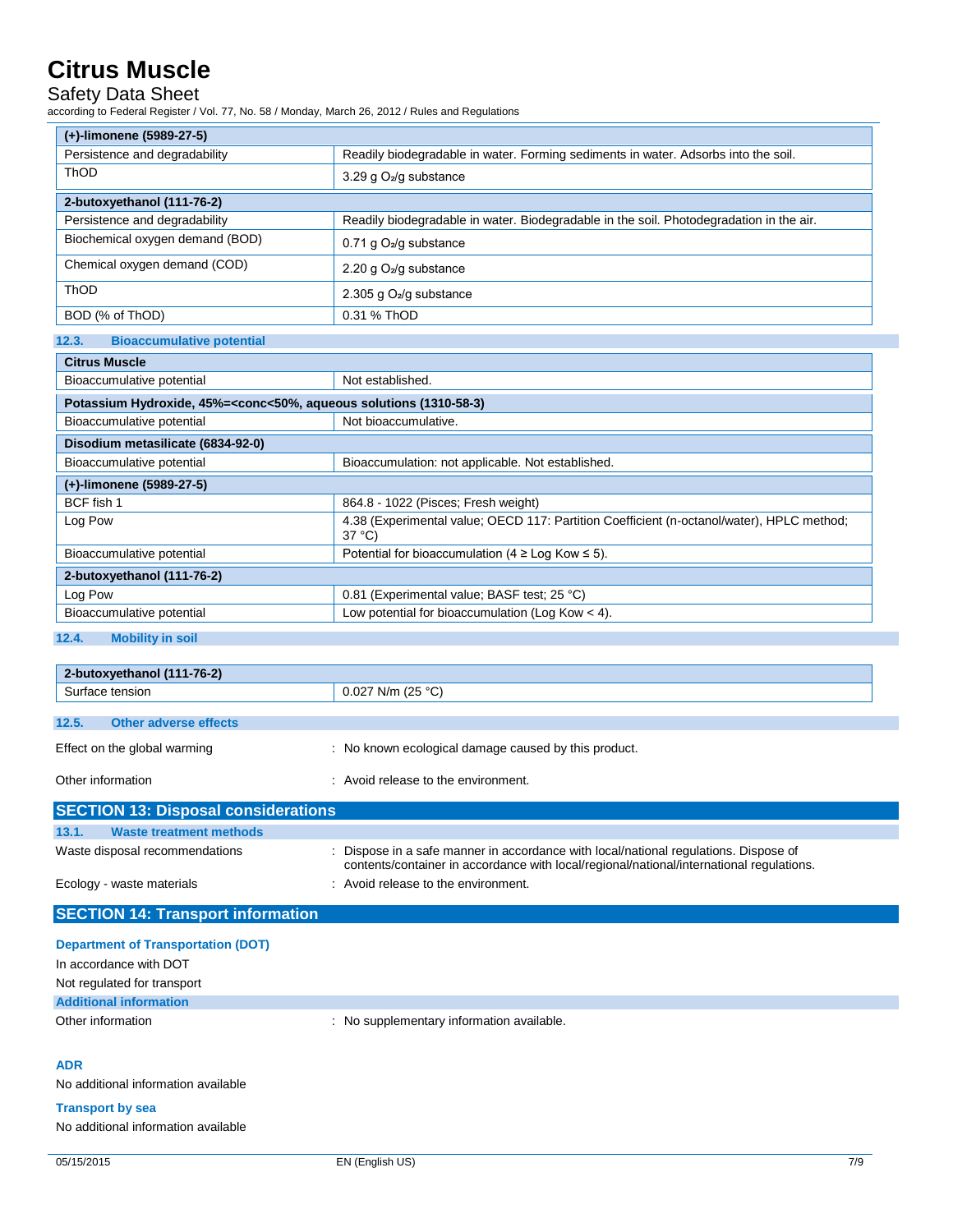## Safety Data Sheet

according to Federal Register / Vol. 77, No. 58 / Monday, March 26, 2012 / Rules and Regulations

#### **Air transport**

No additional information available

| <b>SECTION 15: Regulatory information</b>                                                                                     |  |  |
|-------------------------------------------------------------------------------------------------------------------------------|--|--|
| <b>15.1. US Federal regulations</b>                                                                                           |  |  |
| Potassium Hydroxide, 45%= <conc<50%, (1310-58-3)<="" aqueous="" solutions="" td=""></conc<50%,>                               |  |  |
| Listed on the United States TSCA (Toxic Substances Control Act) inventory<br>Not listed on the United States SARA Section 313 |  |  |
| 1000 lb                                                                                                                       |  |  |
| Disodium metasilicate (6834-92-0)                                                                                             |  |  |
| Not listed on the United States TSCA (Toxic Substances Control Act) inventory                                                 |  |  |
| (+)-limonene (5989-27-5)                                                                                                      |  |  |
| Listed on the United States TSCA (Toxic Substances Control Act) inventory                                                     |  |  |
| 2-butoxyethanol (111-76-2)                                                                                                    |  |  |
| Listed on the United States TSCA (Toxic Substances Control Act) inventory                                                     |  |  |
|                                                                                                                               |  |  |

#### **15.2. International regulations**

**CANADA**

No additional information available

# **EU-Regulations**

No additional information available

#### **Classification according to Regulation (EC) No. 1272/2008 [CLP]** No additional information available

**Classification according to Directive 67/548/EEC [DSD] or 1999/45/EC [DPD]** Not classified

# **National regulations**

No additional information available

### **15.3. US State regulations**

No additional information available

### **SECTION 16: Other information**

Revision date : 05/05/2015 Other information in the contract of the contract of the contract of the contract of the contract of the contract of the contract of the contract of the contract of the contract of the contract of the contract of the contr